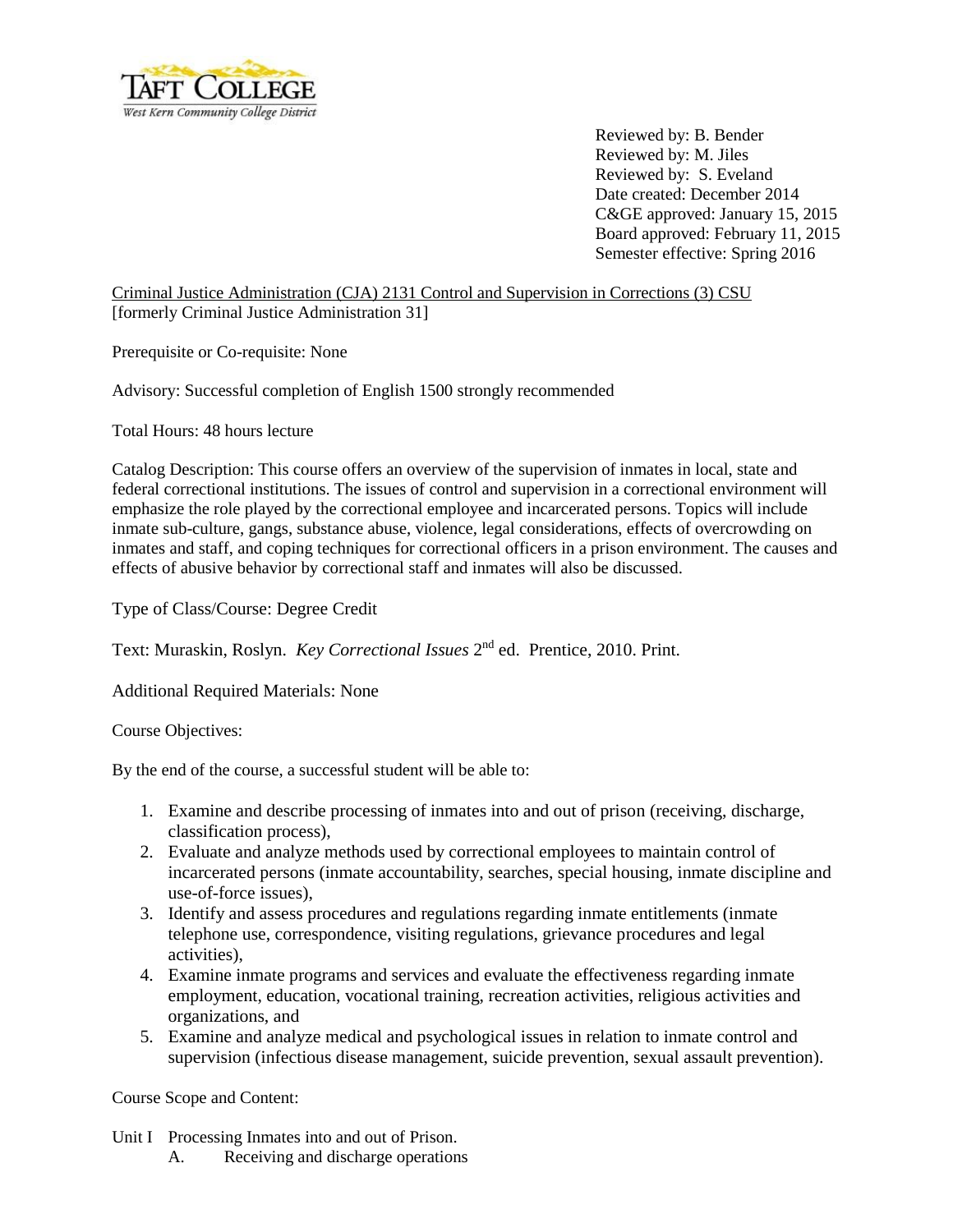

- B. Admission and orientation program
- C. Pretrial inmates
- D. Classification (according to crimes, age, criminal sophistication, etc.)
- E. Inmate files

Unit II Supervision and Security Procedures within the Facility

- A. Inmate accountability (headcounts, security checks, etc.)
- B. Searches (detection of contraband, weapons, etc.)
- C. Special housing (disruptive inmates, protective custody, suicidal inmates)
- D. Inmate discipline (policy, degrees of sanctions, investigation and reports)

Unit III Inmate Entitlements

- A. Inmate telephone regulations
- B. Inmate correspondence
- C. Visiting regulations
- D. Inmate grievance procedures
- E. Inmate legal activities
- F. News media contacts (news media policy, public information officer)

Unit IV Programs and Services

- A. Inmate employment, educational programs, and vocational training
- B. Recreational activities
- C. Religious activities
- D. Inmate organizations (recreational, social, civic, benevolent)
- E. Halfway house placement (supervision, counseling, community corrections)
- F. Furloughs (types, expense, justification, and eligibility)

Unit V Medical and Psychological Issues

- A. Infectious disease management
- B. Suicide prevention programs
- C. Food from outside sources (commissary, special event purchases)
- D. Inmate hunger strikes (medical evaluation, forced feeding)
- E. Sexual assault prevention and intervention (including investigation and prosecution)
- F. Inmates with special needs, medical issues, and mental health concerns

Learning Activities Required Outside of Class:

The students in this class will spend a minimum of 6 hours per week outside of the regular class time doing the following:

- 1. Studying textbook (s)
- 2. Completing required reading including case studies
- 3. Completing required written exercises
- 4. Library research
- 5. Internet research

## Methods of Instruction:

- 1. Lectures
- 2. Class discussions
- 3. Audio/Visual presentations
- 4. In- class scenarios
- 5. Group discussion
- 6. Research and study of materials